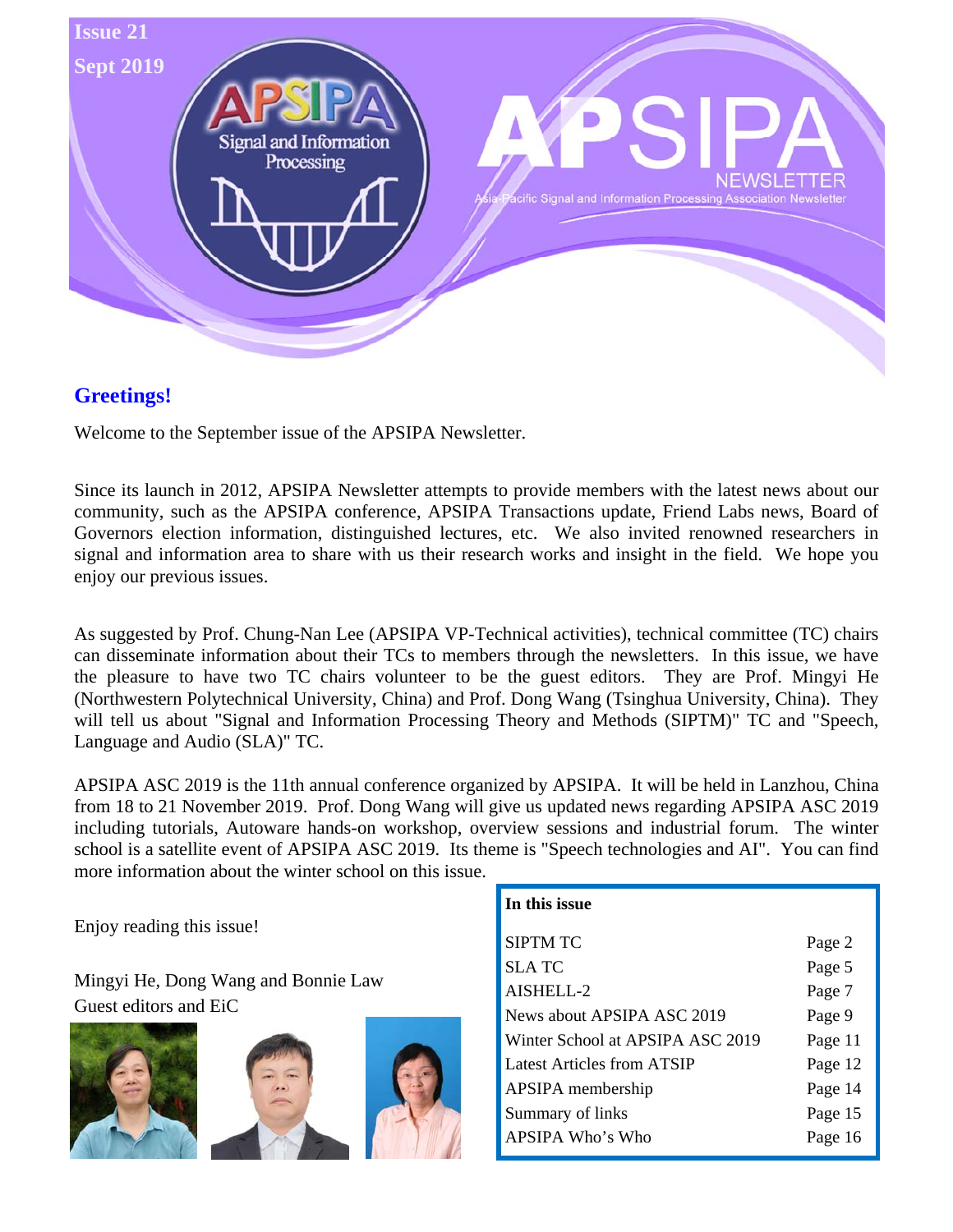# **Signal and Information Processing Theory and Methods (SIPTM) TC**

**Prof. Mingyi He** 

Northwestern Polytechnical University (China) http://teacher.nwpu.edu.cn/hemingyi.html

### 【**Signal and Information**】



Information is the state of things and the way they change. Obviously, as the information of the state of motion and the way of state change, it needs to be expressed in a certain form. Signal is the form used to express information and the carrier used to carry information. Such as data, tables, text, voice, image, video, multimedia and so on. The relationship between signal and information is like the relationship between "external form" and "internal content".

### 【**Signal and Information Processing-SIP**】

Signals or information need to be processed before they can be easily applied; only after deep processing can useful knowledge be extracted and intelligent strategies for solving problems be formed. Therefore, signal and information processing (SIP) is a particularly important part of the information process and a particularly important part of information science and technology. The content of signal and information processing covers a very wide range, ranging from simple conventional computing to complex cognitive and decision-making (i.e. intelligent processing), from theory to application, signal and information processing is ubiquitous, all the time.

Since the signal is the carrier and expression of the information, there are two different levels of information processing: one is to process the signal to achieve the purpose of processing the information itself, the other is only to process the signal (such as amplification, band selection, denoising, etc.). The former is a deep processing, touching the information itself, is the real meaning of "information processing". The latter is a shallow processing, only changing the signal and (in principle) will not affect the information itself, so called "signal processing". Signal processing can be likened to "waveform" based processing (including amplification, enhancement, denoising, restoration, etc.), and information processing is likened to "content" based processing, such as feature mining, speech classification, image recognition, emotional understanding and so on.

Signal processing focuses on windowing, filtering, correlation, convolution, denoising and parameter calculation of the signals as information's carriers (rather than information itself) in time, space, frequency, wavelength, etc. Its main purpose is to enhance the interesting part of signals or weaken the other parts of signals. Information processing usually refers to processing the acquired information itself to make it more convenient for application. Signal processing mainly touches the carrier and the appearance of the information (signal), while information processing not only touches the signal, but also touches the information itself.

In summary, it can be considered that the processing of signal itself is signal processing, while the processing of information content (to obtain knowledge) is information processing. In fact, in most cases, we have to deal with both waveform and content. This is the concept of signal and information processing. There are also many views that since the processing of information is also realized through signal processing. More broadly, generalized signal processing is signal and information processing.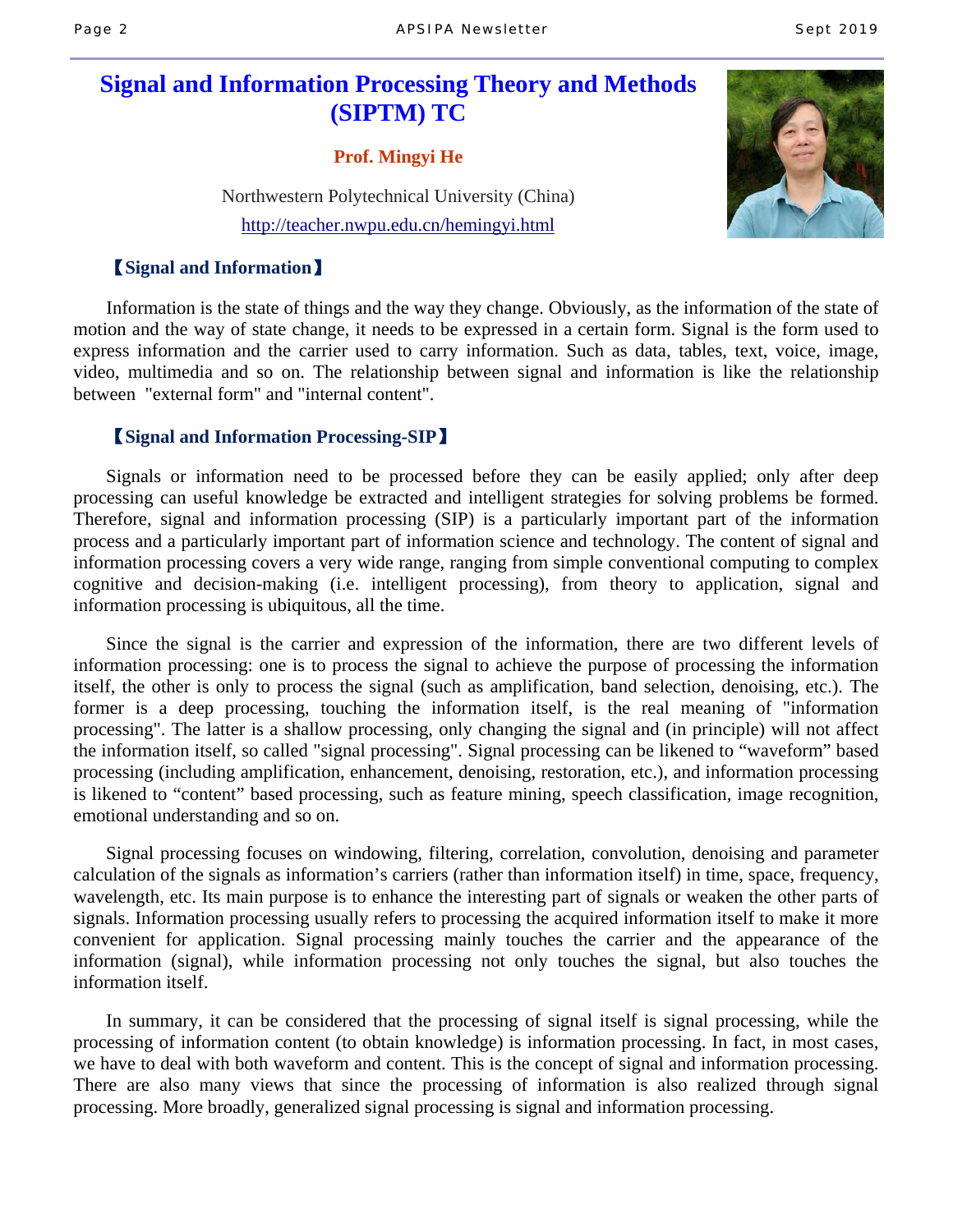#### 【**SIP Theory and Methods**】

Signal and information processing can be divided into theory and practice (application), but also into theory, method, design, implementation and application. The theory and method lay stress on its foundation and guidance to technologies. According to its theory and technical methods, signal and information processing can be divided into two levels: conventional processing and intelligent processing.

Conventional processing mainly refers to the aforementioned signal processing, that is shallow processing. It mainly includes signal modeling, amplification, enhancement, restoration, detection, filtering, correlation, denoising, various transforms (Fourier transform, wavelet transform, etc.), calculation of parameters such as entropy, feature selection, estimation, coding, compression and so on. Intelligent processing is often a "deep processing", such as feature mining, recognition, classification, fusion, learning, reasoning, understanding and so on. It emphasizes that the purpose of processing is to obtain new information, knowledge and intelligent strategies from signals. Intelligent processing includes logical reasoning method, neural learning method, evolutionary method, knowledge mining method and other machine learning methods.

In recent years, with the technological breakthrough of machine/ deep learning methods, the processing of big-data through deep learning has made unprecedented progress in intelligent signal and information processing methods, which has triggered a new wave of artificial intelligence. Intelligent Signal and Information Processing is the theme of the 2019 APSIPA Annual Summit and Conference. However, the theory of intelligent processing based on machine/deep learning needs to be established urgently. This provides new opportunities and challenges for SIP theory and methods researches.

#### 【**SIPTM Technical Committee**】

Signal and Information Processing Theory and Methods (SIPTM) technical committee is one of the technical committees of APSIPA. The fields of interest include the fundamentals of signal processing including theory and methods. You may find more information about SIPTM TC at http://www.apsipa.org/ TC/SIPTM.html. It is established to promote and guide the advancement of the field of signal and information processing in theory and methods. Our SIPTM technical committee has obvious intersection with other technical committees. SIPTM technical committee undertakes the tasks in calling for regular papers, organizing special sessions, reviewing the papers, nominating and electing new members, organizing academic workshops and seminars. In 2019, we jointly solicited regular papers and four invited special sessions and handed their reviews, organize the special issue on Hyperspectral and Multiview Image Processing for APSIPA Transactions on Signal and Information Processing.

SIP theory and methods have been well applied in industries. To promote the combination of theoretical methods and industrial applications, the industry forum on intelligent SIP in Industry is organized. Panelists are carefully selected and invited from Baidu, SeneTime, SmartEarth, and Microsoft Asia. A five local Friend laboratories (from Tsinghua University, Peking University, Beijing University of Technology, Sun Yat-sen university and Northwestern Polytechnical University) are invited to share their developments in SIP research, education, etc. In addition, committee members participated in a number of academic activities, such as the committee chair was invited to address a keynote speech on "Intelligent Vision" at 2019 international conference on Image, Video Processing and Artificial Intelligence. At APSIPA ASC 2019 to be held in Lanzhou, November 2019, we will evaluate and select some new members.

I would like to thank all members for the great contributions and other technical committee for their supports.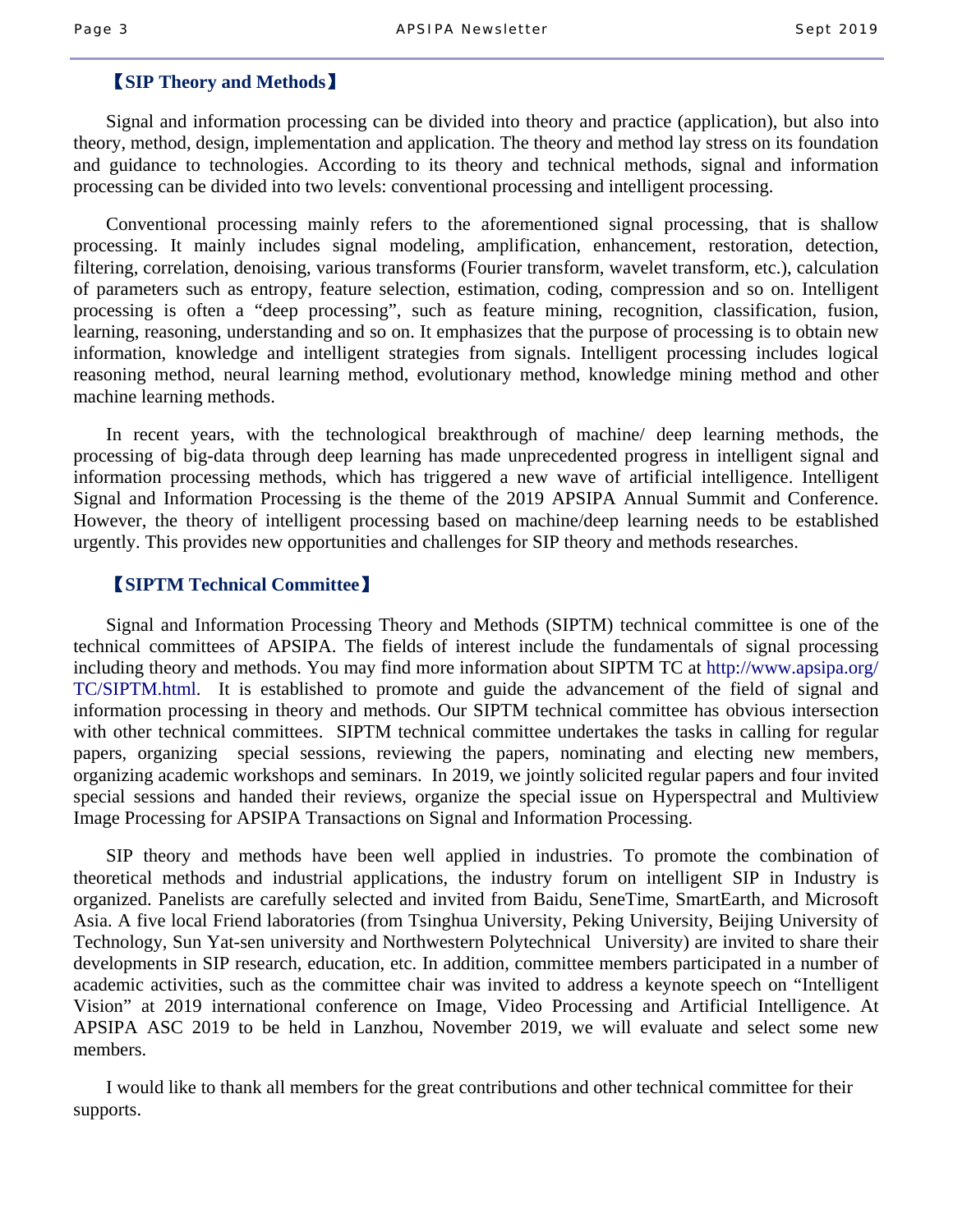### 【**SIPTM Technical Committee: Members and Chairs**】

Current Members:

| Kazunori Hayashi—Kyoto University (Japan)                   | Yih-Fang Huang—University of Notre Dame (USA)                                               |
|-------------------------------------------------------------|---------------------------------------------------------------------------------------------|
|                                                             | Danilo Mandic—Imperial College London (UK) Akira Hirabayashi—Ritsumeikan University (Japan) |
| Sinuk Kang—Wankong University (Korea)                       | Yohei Kawaguchi—Hitachi Corporation (Japan)                                                 |
| Yuichi Tanaka—Tokyo Univ. of Agriculture and Tech (Japan)   |                                                                                             |
| Shunsuke Yamaki—Tohoku University (Japan)                   | Byung Cheol Song—Inha University (Korea)                                                    |
| Shoji Makino—University of Tsukuba (Japan)                  | David Junhui Hou—City Univ of Hong Kong (HK)                                                |
| Eliathamby Ambikairajah—Univ of New South Wales (Australia) |                                                                                             |

#### **Past-Chairs**

| Anthony Kuh       | University of Hawaii (USA)                 |
|-------------------|--------------------------------------------|
| Akira Hirabayashi | Ritsumeikan University (Japan)             |
| Kazushi Ikeda     | Nara Institute of Science and Tech (Japan) |

#### **Chair**

Mingyi He, Northwestern Polytechnical University (China)

Professor Mingyi He, Chair of SIPTM technical committee, was addressing keynote speech at the 2019 International Conference on Image, video processing and artificial Intelligence in Shanghai (VIPAI), Aug 2019.

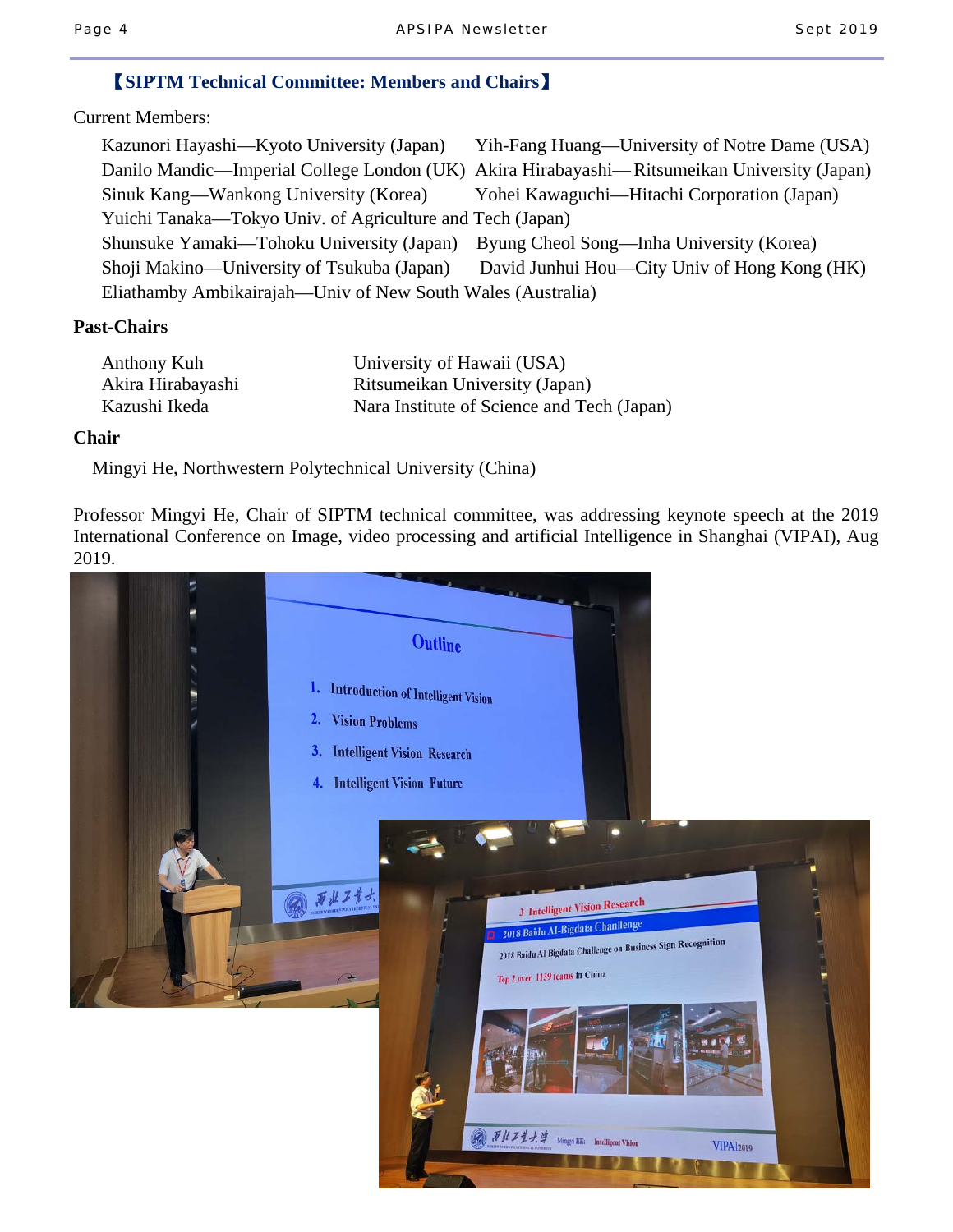# **Speech, Language and Audio (SLA) TC**

**Prof. Dong Wang** 

Tsinghua University (China)

http://wangd.cslt.org/



Speech, Language and Audio (SLA) is one of the technical committees of APSIPA. It is established to promote advancement and exchange of the research fields of speech, language and audio in the Asia-Pacific region. The fields of interest include Speech analysis, synthesis, coding, recognition and understanding, Speaker recognition, Spoken language processing, Audio coding, Audio retrieval, Source separation, Microphone array, Active noise control and Music processing. You may find more information about SLA TC at http://www.apsipa.org/TC/SLA.html. Below you will find a sharing from Hui Bu (AISHELL Foundation) about a large scale open-source Mandarin speech corpus and some of our activities related to distinguished lectures.

(1) DL Lecture delivered by Prof. Dong Wang at DA-IICT, India. July 07. The DL title was "Deep Feature Learning and Normalization for Speaker Recognition".

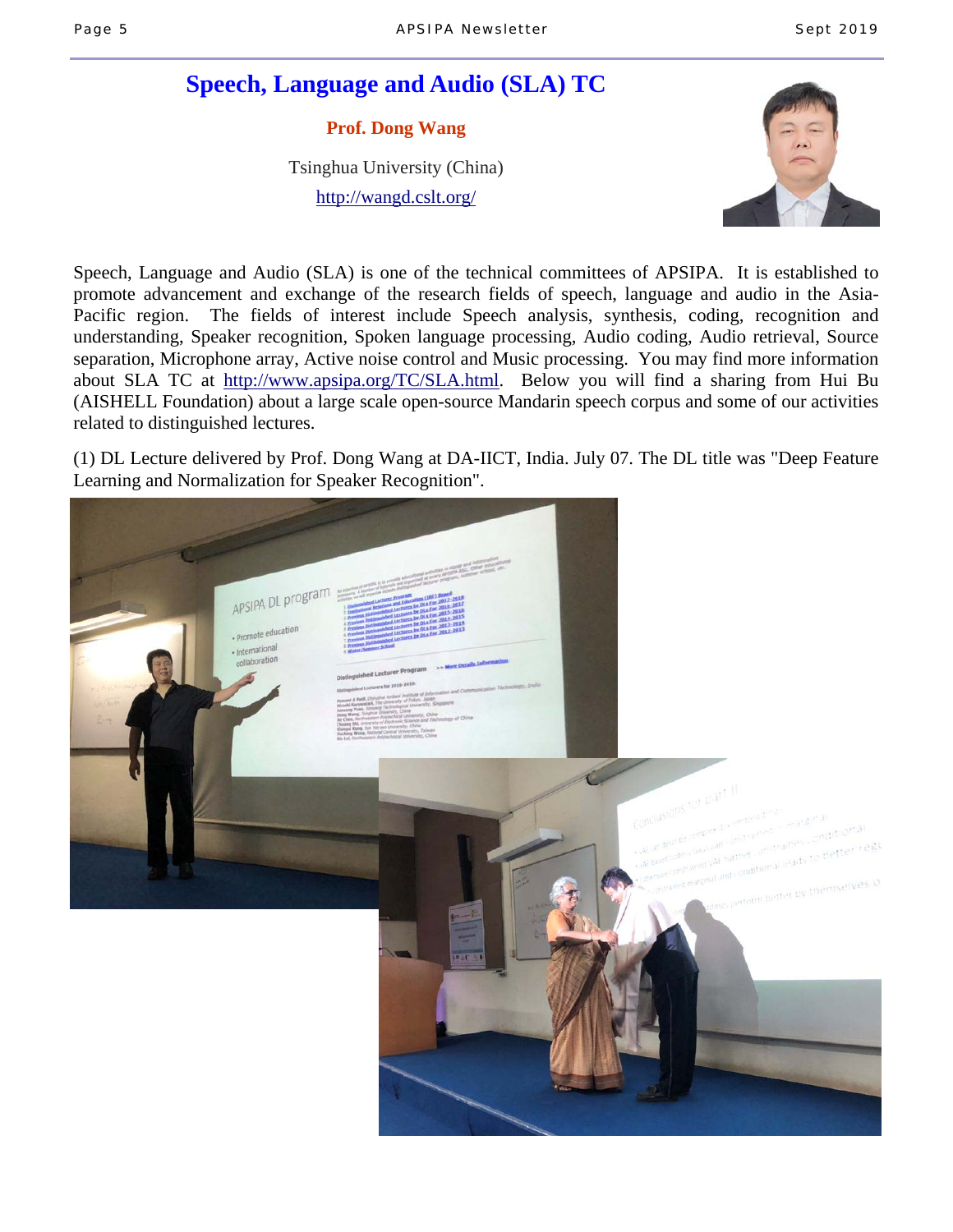(2) DL Lecture delivered by Prof. Hemant A. Patil on the S4P summer school at DA-IICT, India. The DL title was "**Generative Adversarial Networks (GANs) for Speaker Recognition**" .



(3) DL Lecture delivered to the LIS (library and information service) staffs by Prof. Chia-Ping Chen. The DL title was "Speech Recognition".

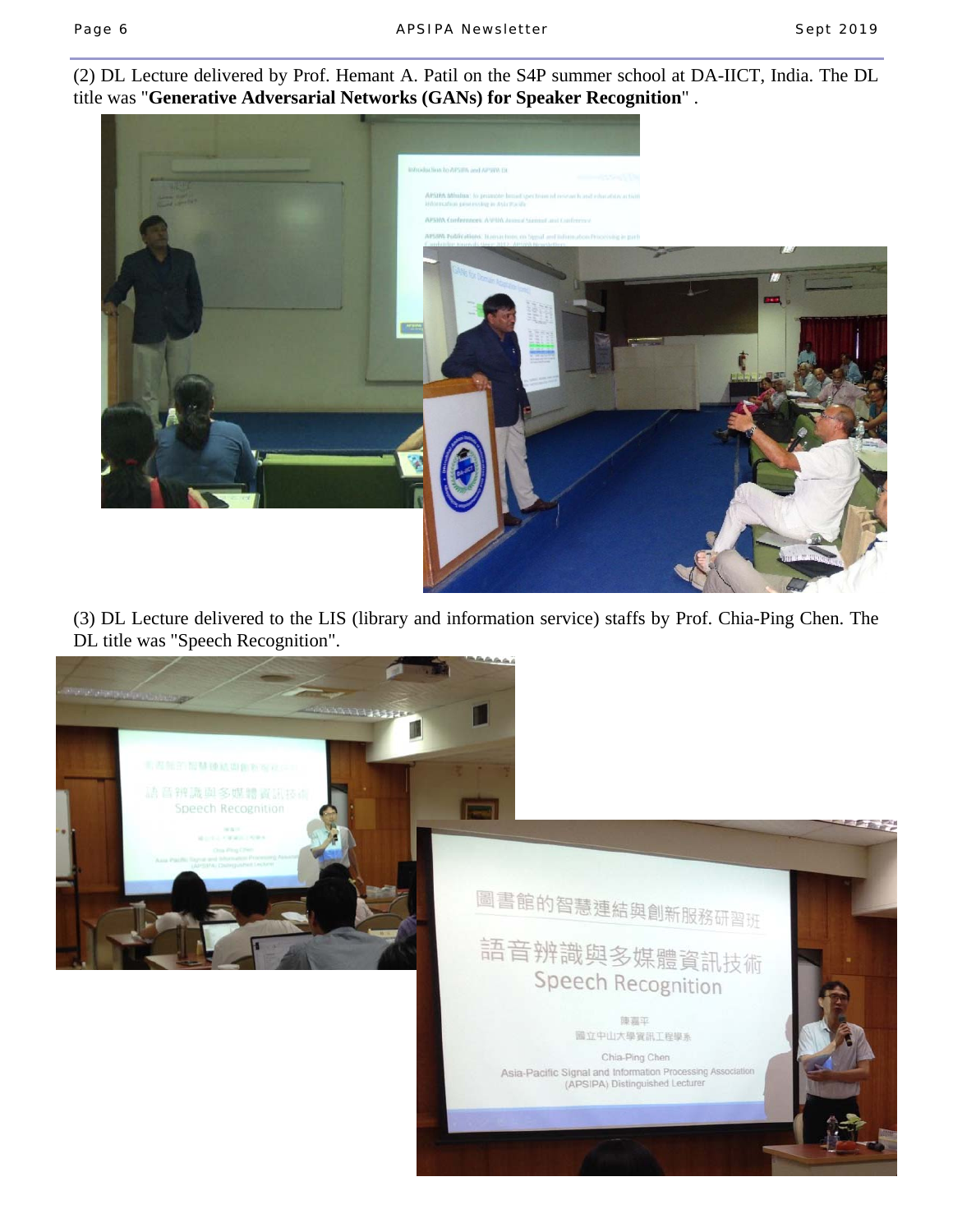### AISHELL-2: A LARGE SCALE OPEN-SOURCE MANDARIN SPEECH CORPUS

Hui Bu, AISHELL Foundation Beijing Shell Shell Technology Co. Ltd, Beijing, China buhui@aishelldata.com; aishell.foundation@gmail.com



In this paper, we introduce AISHELL-2, a large scale open-source mandarin speech corpus developed by Beijing AIShell company. This corpus involves 1000 hours speech signals accompanied with transcriptions. By far, it is the largest open-source Mandarin speech database and has been used by hundreds

of research institutes. Before AISHELL-1, AIShell had released AISHELL-1, a Mandarin speech corpus containing 178 hours, which is the second open-source Mandarin speech corpus after THCHS-30. AISHELL-2 is the following-up release of AISHELL-1, with much more speakers and larger volume of data. We will present the data profile, the associated Kaldi recipe for speech recognition, and the baseline performance.

#### I. Data Profile

#### *A. Recording condition*

The speech signals of AISHELL-2 were recorded by an iOS device, and the distance between speakers and the device is 20 cm. The sampling rate is 16k Hz, and the precision of the samples is 16 bits. 1347 speakers were recorded in a studio, while the rest were recorded in a living room with slight reverberation.

### *B. Speech Content*

The content of the recording covers 8 major topics: (1) voice commands such as IoT device control, (2) places of interest, (3) entertainment, (4) finance, (5) technology, (6) sports, (7) English words and spellings, (8) other sentences randomly selected. The speakers read the text prompts of words/sentences shown on the screen of a laptop, and the total number of prompts is around half a million.

### *C. Speaker Information*

There are 1991 speakers participated in the recording, including 845 male and 1146 female. The age of the speakers ranges from 11 to 40. All the speakers spoke in standard Mandarin, though some speakers possessed slight accent. The origin of the speakers is diverse: 1293 speakers were from North China and 678 speakers from South China, with the rest of 20 speakers from other areas. Each speaker contributed approximately half an hour of speech, covering 500 prompts. The first 7 prompts of all the speakers were extracted from high frequency online queries.

### *D. Development Set and Evaluation Set*

The AISHELL-2 were originally designed for training acoustic models for speech recognition. To facilitate evaluation of the trained models, we also presented a development for parameter tuning and an evaluation set for testing. The development set contains 2500 utterances from 5 speakers and the evaluation set contains 5000 utterances from 10 speakers.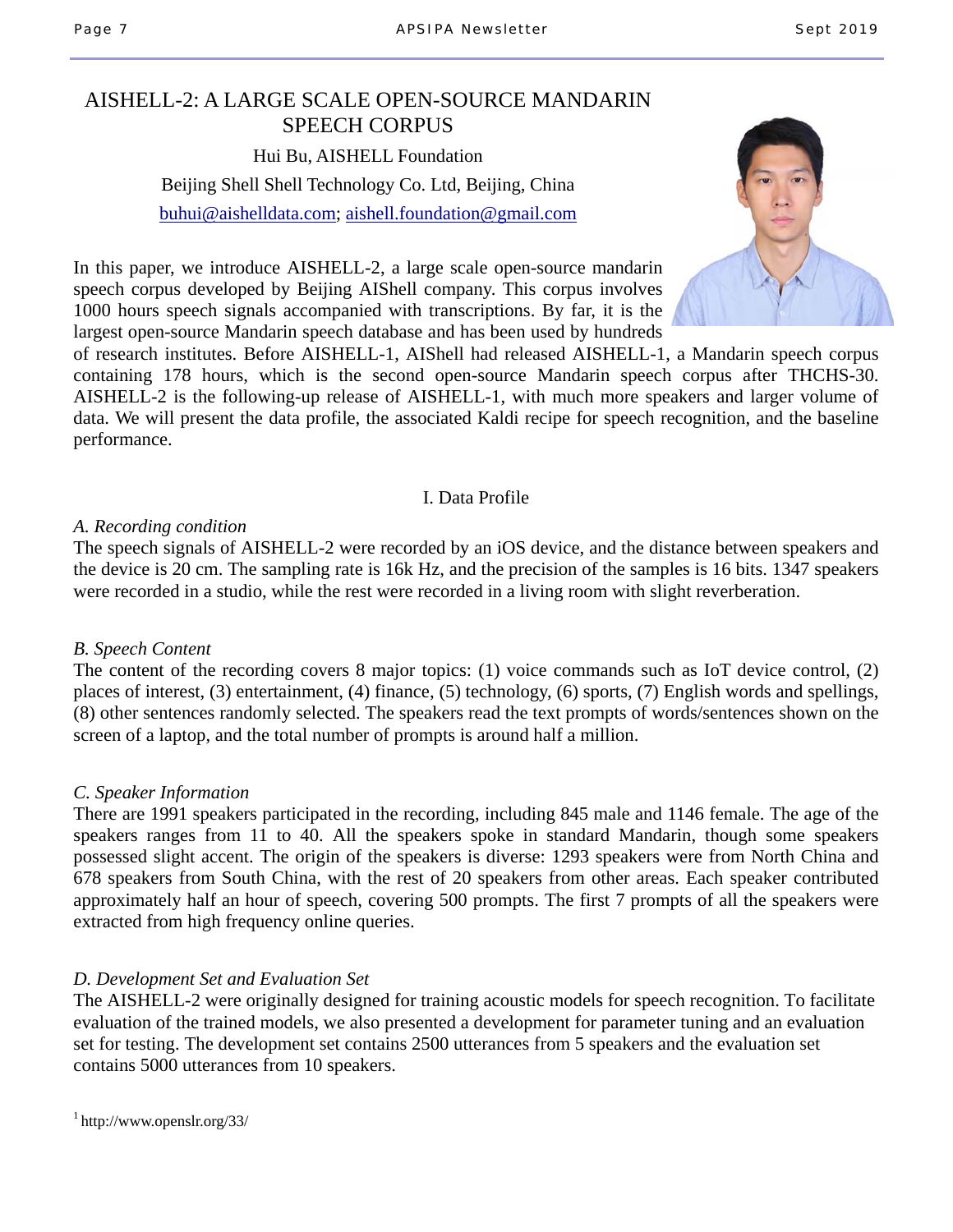### *E. How to Download*

AISHELL-2 is free for academic usage. The users need send an email to aishell.foundation@gmail.com for a free license. For commercial usage, a commercial license is required. Please contact aishell.foundation@gmail.com.

#### II. Speech Recognition Baseline

A ASR recipe has been published in the main branch of the Kaldi toolkit. To facilitate data processing, we provided an open-source Chinese dictionary called DaCiDian. This dictionary contains the pronunciation of 516k Chinse words in the form of PinYin. Associated with a PinYin to Phone mapping table, pronunciations in phones can be obtained. We employed an open-source toolkit called Jieba to perform word segmentation for the transcriptions of the speech database, as well as the text used for language model training.

The acoustic training contains two stages. Firstly, a GMM-HMM with LDA-MLLT features are trained, and this model is used to generate forced alignment for the training utterances; secondly, the alignment is used to train a DNN-HMM model. The architecture is TDNN with chain objective.

The language model is a tri-gram model trained on the 5.7 million-word transcripts of the training speech in AISHELL-2. The Kneser-Ney smoothing is applied. The resulting LM contains 516k unigrams, 1,498k bigrams and 9,32k trigrams. The character error rate (CER) on the evaluate set is 19.78% and 8.81% with the GMM-HMM model and the DNN-HMM model, respectively.

### III. ABOUT AISHELL

AIShell is a high technology enterprises focusing on data and technology service for speech AI. AIShell has provided data service for more than 100 partners including Baidu, Tencent, NIO, Alibaba, TOSHIBA, Lenovo, etc. The sectors cover smart home, smart moto, mart robot. AIShell is a sincere advocator for open-data movement, and has published a large volume of free speech data including AISHELL-1 and AISHELL-2. Our belief is that with data open and exchange, more people will gain chance to participate the research, development and marketing for AI technologies, which will foster more exciting future for our human beings.

<sup>2</sup> https://github.com/kaldi-asr/kaldi/tree/master/egs/aishell2

3 https://github.com/aishell-foundation/DaCiDian

4 https://github.com/fxsjy/jieba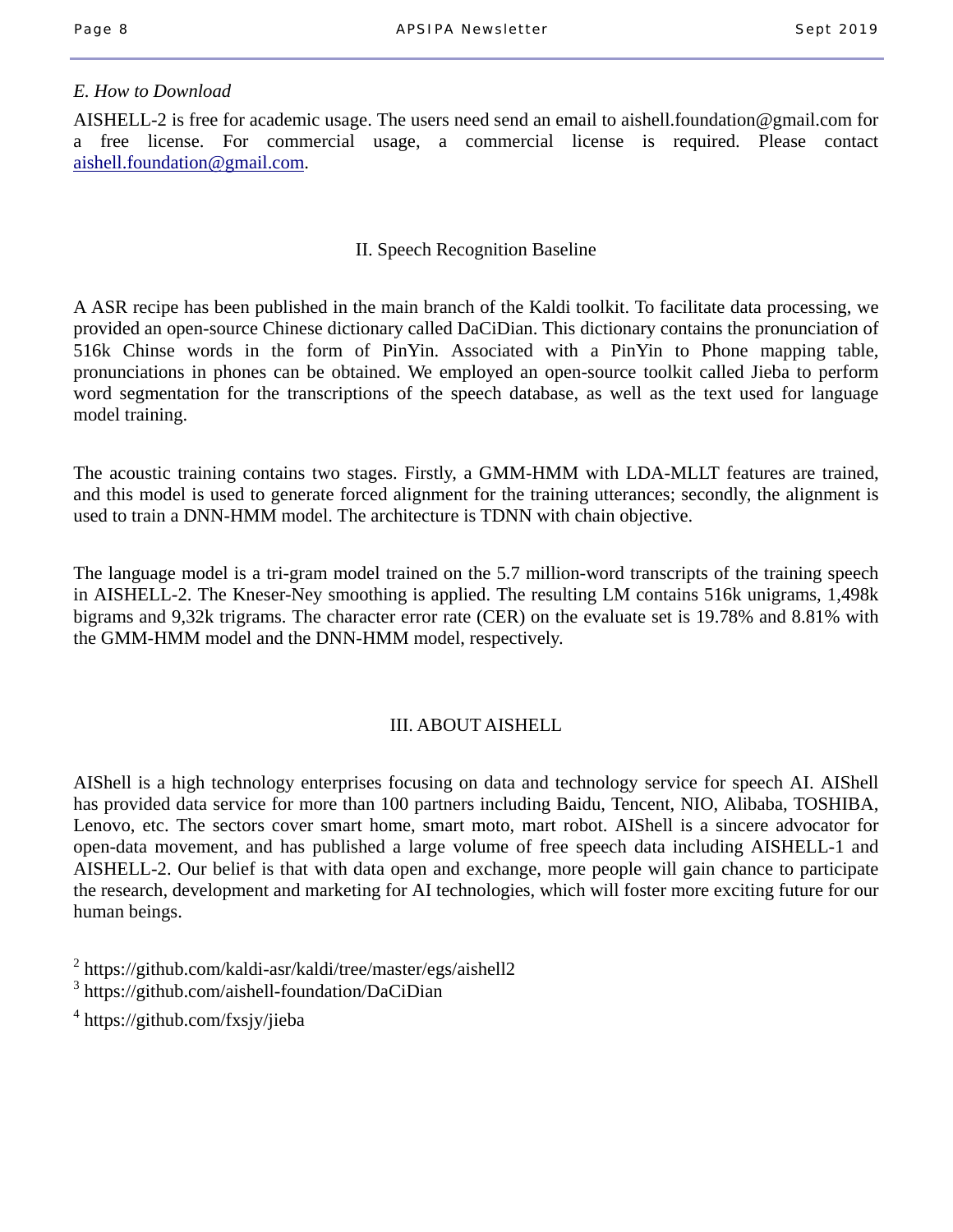# **News about APSIPA ASC 2019**

**Prof. Dong Wang** 

Tsinghua University (China)

http://wangd.cslt.org/



APSIPA ASC 2019 (www.apsipa2019.org) is the 11th annual conference organized by Asia-Pacific Signal and Information Processing Association (APSIPA). It will be held on November 18-21, 2019 in Lanzhou, China. The conference venue is Gansu International Conference Center. More information can be found at: http://www.apsipa2019.org/.

## Updated about tutorials

Tutorial will be held on the first day of APSIPA ASC 2019 (November 18, 2019) (http://www.apsipa2019.org/ TutorialsPanels.html)

**Tensor Component Analysis** 

 Prof. Yipeng Liu School of Information and Communication Engineering, University of Electronic Science and Technology of China (UESTC).

Speech Enhancement based on Deep Learning and Intelligibility Evaluation

 Dr. Yu Tsao Research Center for Information Technology Innovation (CITI), Academia Sinica, Taiwan. Dr. Fei Chen Department of Electrical and Electronic Engineering, Southern University of Science and Technology.

● Fundamental and Progress of Deep Learning based Statistical Parametric Speech Synthesis

 Prof. Zhenhua Ling National Engineering Laboratory of Speech and Language Information Processing, University of Science and Technology of China.

- Few-Shot Learning, Adversarial Learning, and Their Applications Prof. Jen-Tzung Chien and Prof. Zhanyu Ma
- **Fundamental and Progress of Immersive Visual Media Communications** Prof. Yo-Sung Ho
- **Signal Enhancement for Consumer Products** Dr. Akihiko Sugiyama (a.k.a. Ken Sugiyama)

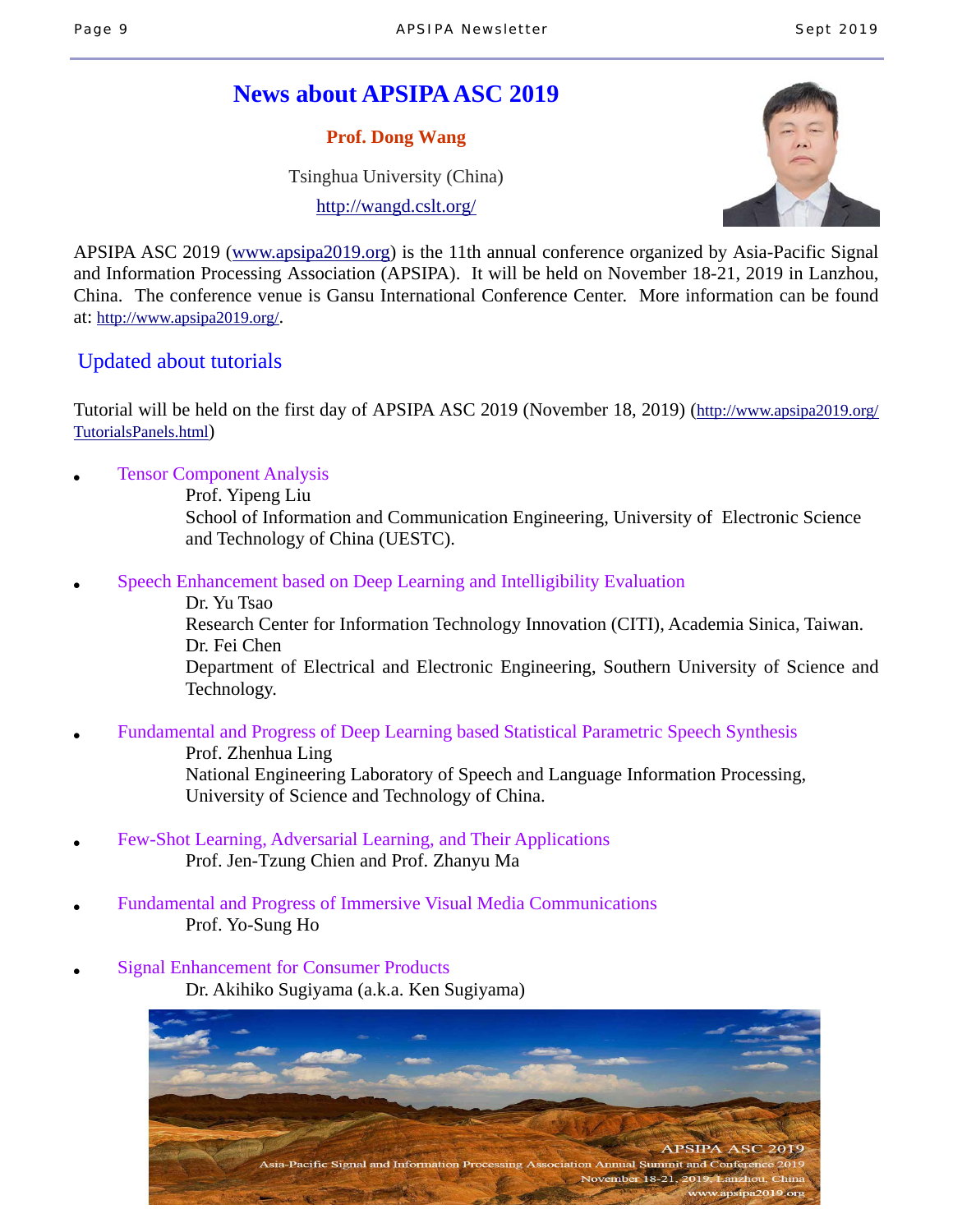### Autoware Hands-on Workshop

Prof. Alexander Carballo from Nagoya University, Japan and Prof. Qingguo Zhou from Lanzhou University, China will organize an Autoware Hands-on Workshop in the Tutorial day of APSIPA ASC 2019. The goal of this workshop is to introduce Autoware to the APSIPA community. This full-day workshop will be dedicated explain all the elements of Autoware, including how to bring it on a computer and a demonstration on a real vehicle. Please visit http://www.apsipa2019.org/AutowareWorkshop.html for more information.

### Overview sessions

The overview session co-chairs have invited 12 talks, each covering a particular topic and summarizing the speech. The list of the invited speakers is as below:

- Jianquan Liu, NEC Japan
- Jiwu Huang, Sun Yat-Sen University
- Kazushi Ikeda, NAIST
- Chung-Hsien Wu, National Cheng Kung University
- Seishi Takamura, NTT Corporation
- Hsin-Min Wang, Academia Sinica
- Ming Hang, NCTU
- Homer Chen, NTU
- Sanghoon Lee, Yonsei University
- Chang-su Kim, Korea University
- Mau Luen Tham, Amjad Iqbal, and Yoong Choon Chang, Universiti Tunku Abdul Rahaman (UTAR)
- Ying Loong Lee and Donghong Qin, Universiti Tunku Abdul Rahman (UTAR)

### Industrial Forum

Advanced Speech Technology of Interaction for Intelligent Speaker

Dr. Lei Jia, Baidu

**Industrialized Computer Vision for Smart City** 

Dr. Junjie Yan, SenseTime

Digital Twins for Smart City and Industry with Semantic Information

Dr. Huang Dong, Smart Earth

# Friend Labs Sessions

- Women in APSIPA (Chair: Yoshinobu Kajikawa)
- Machine Learning TC (Chair: Jen-Tzung)
- Friend Labs in China (Chair: Mingyi He)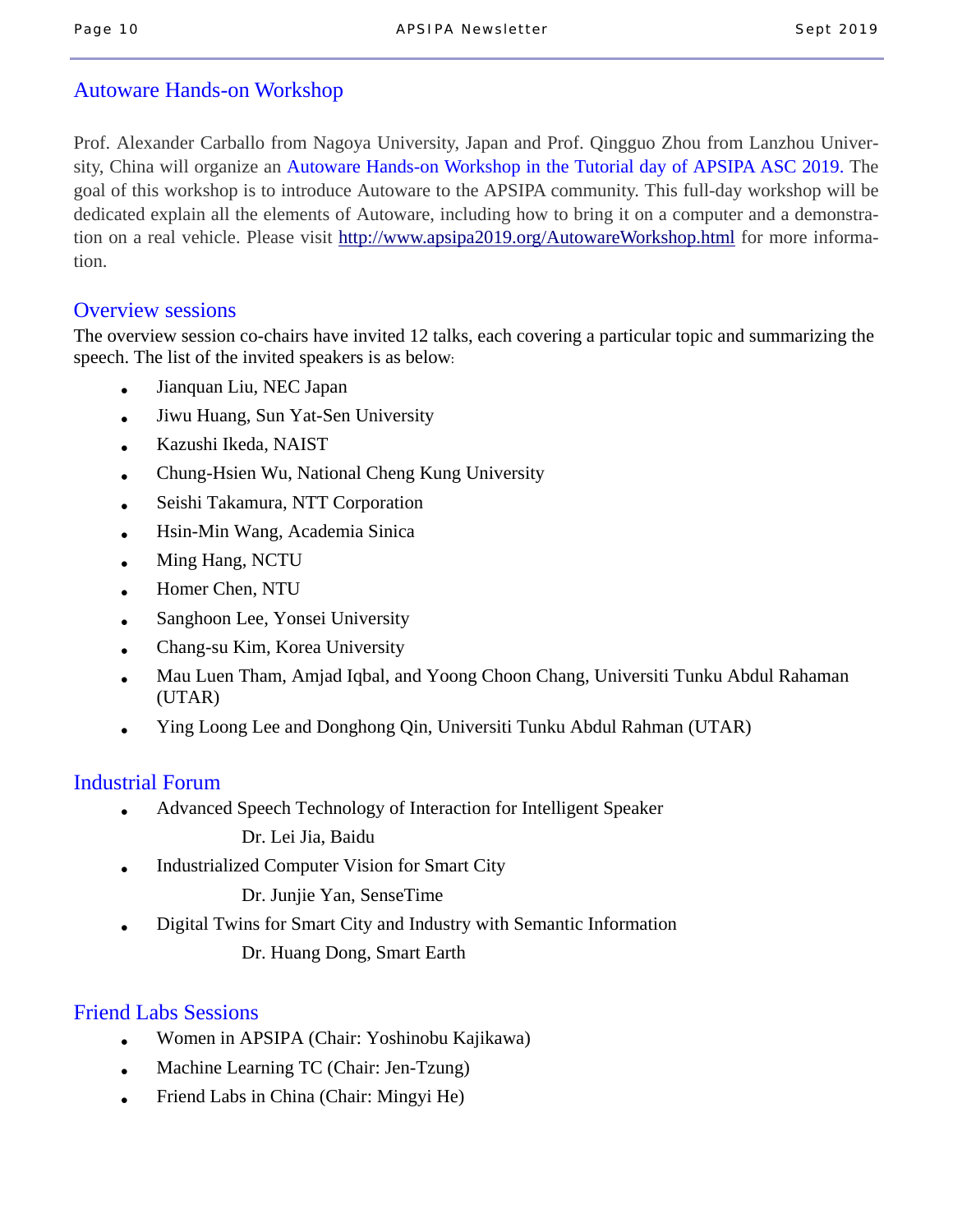

# **Winter School at APSIPA ASC 2019**

An important mission of APSIPA ASC is to promote the education on signal and information technologies in the local region, and attract more students to join this promising research area. Aligning on direction, Prof. Woon Seng Gan from NTU, Singapore, Prof. Dong Wang from Tsinghua Unviersity, China and Axu Hu from Northwest Minzu University, China will organize a winter school during the period of the APSIPA ASC this year in Lanzhou.

The winter school will be held on Nov. 17, 2019, one day before the tutorial day of APSIPA ASC 2019. It will be a one-day program, with the theme "Speech technologies and AI". The organizers will invite speakers from the education resource repository of APSIPA, especially new APSIPA distinguished lectures. The courses will be in two types: fundamental knowledge of speech technologies and cutting-edge research frontiers.

The winter school is free for all participants. However, for those who are not APSIPA members, they have to pay the coffee and lunch box (\$12 in total). We recommend participants registering APSIPA membership first: the cost is roughly equal to the lunch box but you will enjoy both the free meal and the benefit of one-year membership.

The winter school has been supported by APSIPA HQ, under the APSIPA Activity Promotion Program. A \$5,000 package will be allocated to support the event, mainly for coffee, lunch box, hotel for speakers and gifts for volunteers. The organizers also obtained support from the APSIPA ASC main conference, as well as industrial sponsors including SpeechOcean and ceaFos.

For more information including the final program and registration, please check the web page: http:// www.apsipa2019.org/WinterSchool.html.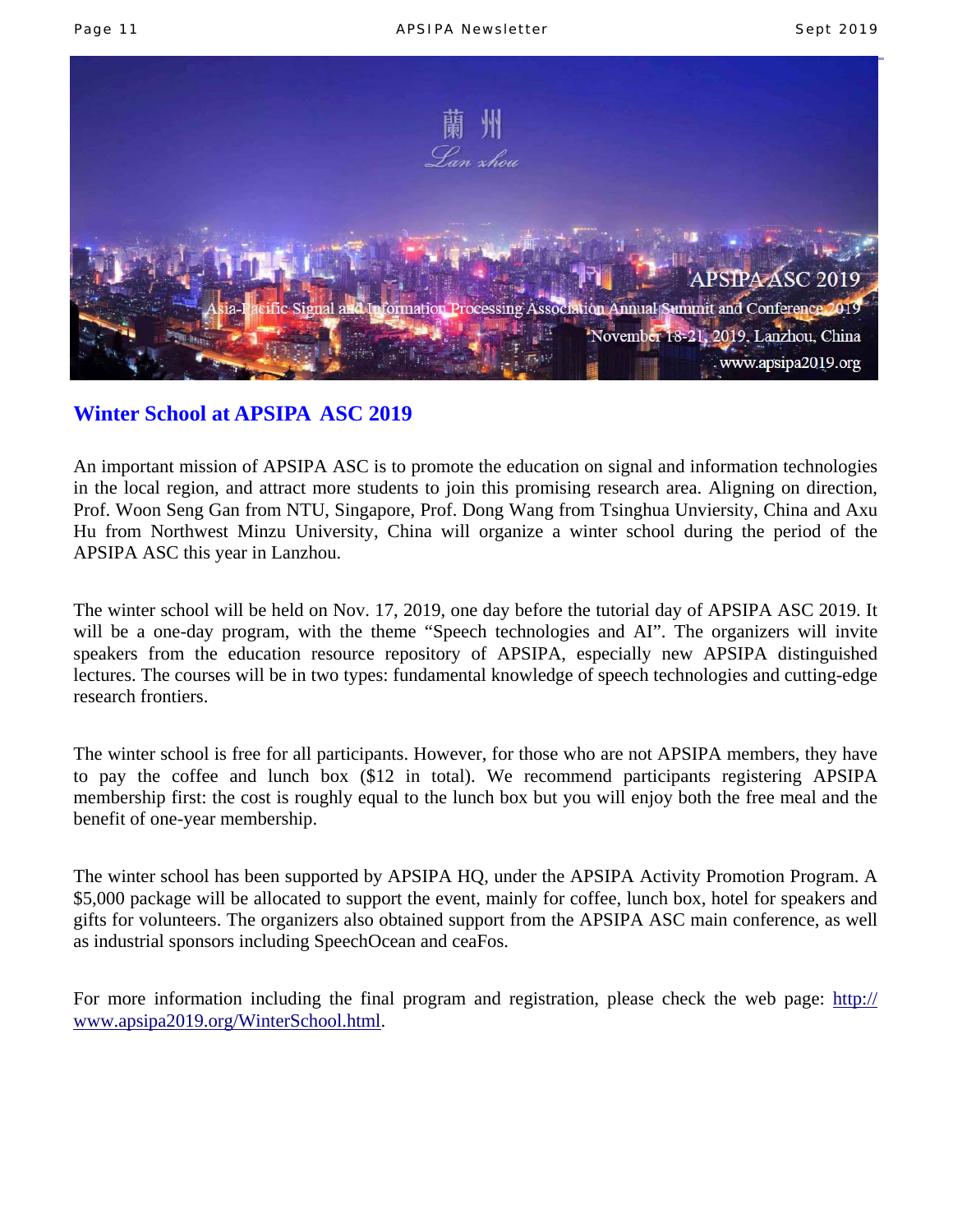# **Latest Articles from APSIPA Transactions on Signal and Information Processing (ATSIP)**

- **Spectral-spatial feature extraction and supervised classification by MF-KELM classifier on hyperspectral imagery** 
	- Wenting Shang, Zebin Wu, Yang Xu, Yan Zhang, Zhihui Wei
	- DOI: https://doi.org/10.1017/ATSIP.2019.15
	- Published online:  $20$  September 2019, e22
- **Special issue on deep learning based detection and recognition for perceptual tasks with applications** 
	- Li-Wei Kang
	- DOI: https://doi.org/10.1017/ATSIP.2019.13
	- Published online:  $29$  July  $2019$ ,  $e21$
- **Deep-learning-based macro-pixel synthesis and lossless coding of light field images** 
	- Ionut Schiopu, Adrian Munteanu
	- DOI: https://doi.org/10.1017/ATSIP.2019.14
	- Published online:  $17$  July  $2019$ ,  $e20$
- **Evaluating word embedding models: methods and experimental results** 
	- Bin Wang, Angela Wang, Fenxiao Chen, Yuncheng Wang, C.-C. Jay Kuo
	- $\bullet$  DOI: https://doi.org/10.1017/ATSIP.2019.12
	- Published online: 8 July 2019, e19
- **Recent advances in video coding beyond the HEVC standard** 
	- Xiaozhong Xu, Shan Liu
	- $\bullet$  DOI: https://doi.org/10.1017/ATSIP.2019.11
	- Published online:  $15$  June 2019, e18
- **An overview of channel coding for 5G NR cellular communications** 
	- Jung Hyun Bae, Ahmed Abotabl, Hsien-Ping Lin, Kee-Bong Song, Jungwon Lee
	- DOI: https://doi.org/10.1017/ATSIP.2019.10
	- Published online:  $24$  June 2019, e17
- **A deep learning-based method for vehicle license plate recognition in natural scene** 
	- Jianzong Wang, Xinhui Liu, Aozhi Liu, Jing Xiao
	- DOI: https://doi.org/10.1017/ATSIP.2019.8
	- Published online: 20 June 2019, e16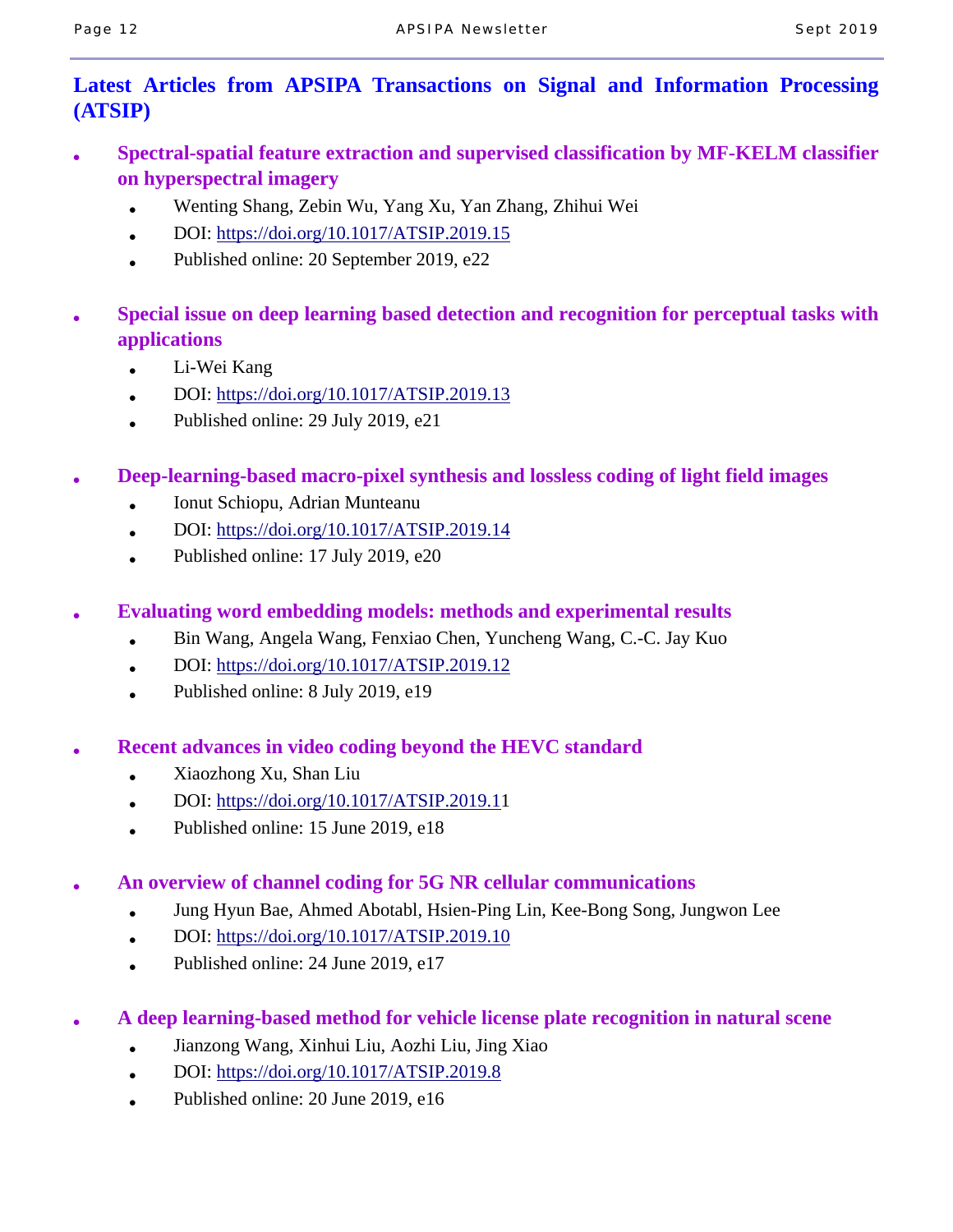## **Most Read Articles from ATSIP**

*https://www.cambridge.org/core/journals/apsipa-transactions-on-signal-and-information-processing/mostread*

- **An overview of channel coding for 5G NR cellular communications** 
	- Jung Hyun Bae, Ahmed Abotabl, Hsien-Ping Lin, Kee-Bong Song, Jungwon Lee
	- $\bullet$  DOI: https://doi.org/10.1017/ATSIP.2019.10
	- Published online: 24 June 2019, e17
- **A tutorial survey of architectures, algorithms and applications for deep learning** 
	- Li Deng
	- DOI: https://doi.org/10.1017/atsip.2013.9
	- Published online: 22 January 2014, e2
- Use cases and challenges in telecom big data analytics
	- $\bullet$  Chung-Min Chen
	- $\bullet$  DOI: https://doi.org/10.1017/ATSIP.2016.20
	- Published online: 12 December 2016, e19

# **Most Cited Articles from ATSIP**

*https://www.cambridge.org/core/journals/apsipa-transactions-on-signal-and-information-processing/mostcited*

- **A tutorial survey of architectures, algorithms and applications for deep learning** 
	- $\bullet$  Li Deng
	- DOI: https://doi.org/10.1017/atsip.2013.9
	- Published online:  $22$  January  $2014$ , e2

### ● **An overview on video forensics**

- Simone Milani, Marco Fontani, Paolo Bestagini, Mauro Barni, Alessandro Piva, Marco Tagliasacchi, Stefano Tubaro
- DOI: https://doi.org/10.1017/ATSIP.2012.2
- Published online:  $28$  August  $2012$ , e2
- **Recent advances on active noise control: open issues and innovative applications** 
	- Yoshinobu Kajikawa, Woon-Seng Gan, Sen M. Kuo
	- DOI: https://doi.org/10.1017/ATSIP.2012.4
	- Published online: 28 August 2012, e3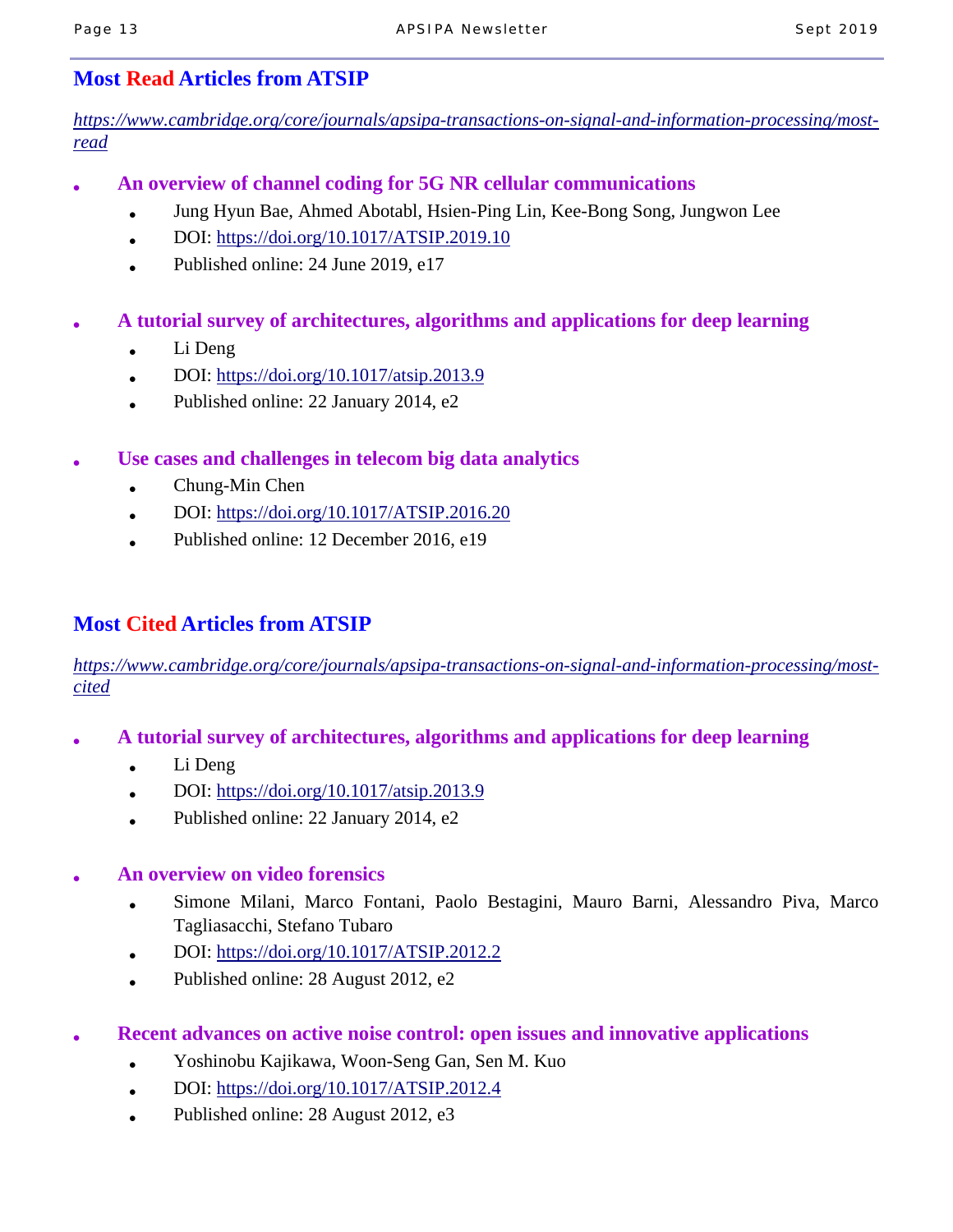# **APSIPA Membership**

### **Membership Benefits:**

- Links to highly qualified people within the organization to develop research, technology, teaching, and career
- Discount fee on APSIPA conferences
- Reduced subscription fee for APSIPA journals
- Access to information about the international activities in signal and information processing such as conferences, continuing education, short courses, seminars, distinguished lecture series, student internships, scholarships, job listings, publication venues, and mentorships

To motivate APSIPA members to participate in APSIPA conferences, the registration for the 11th APSIPA conference implies an automatic renewal of APSIPA membership up to the end of December 2020.

You may join as:

- Student Membership: Student members are those who are enrolled full time in universities, institutes, or any accredited degree
- Full Membership: Full members are individuals interested in being part of the APSIPA mission to excel signal and information processing field. They are eligible to vote, hold positions in APSIPA association, and contribute to serve as editorial board and program committee members in APSIPA journals and conferences
- **Life Membership**: Full members may choose to subscribe as life members pending on paying the discount fee of life membership. Early-bird registration fee is available for life members at all times when registering for APSIPA ASC

| Type of membership     | Fees in US\$        | Fees in HK\$         |
|------------------------|---------------------|----------------------|
| Student Membership     | 10 (per annual)     | 78 (per annual)      |
| <b>Full Membership</b> | 30 (per annual)     | 234 (per annual)     |
| Life Membership        | 300 (a one-off fee) | 2340 (a one-off fee) |

# **Act Today! Join us at: http://www.apsipa.org/reg.asp**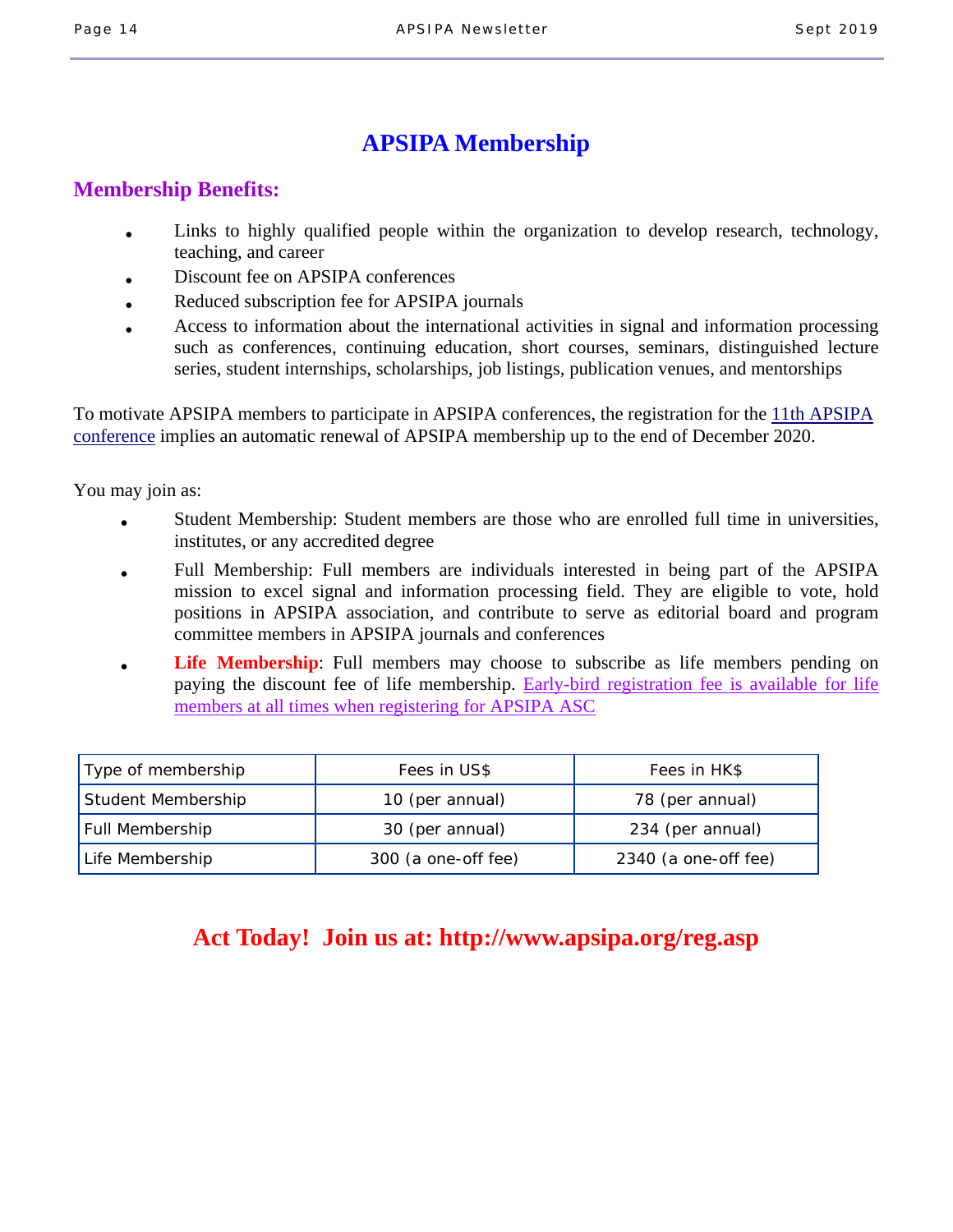# **Summary of Links**

- APSIPA ASC 2019: http://www.apsipa2019.org
- APSIPA Winter School 2019: http://www.apsipa2019.org/WinterSchool.html
- APSIPA Transaction on Signal and Information Processing: http://journals.cambridge.org/sip
- Paper Submission to APSIPA Transaction on Signal and Information Processing: http://mc.manuscriptcentral.com/apsipa
- APSIPA Industrial Activities: http://www.apsipa.org/industrial.htm
- APSIPA Friend's Lab: http://www.apsipa.org/friendlab/FriendLabs.htm.
- APSIPA Membership Registration/Renewal: http://www.apsipa.org/reg.asp
- APSIPA Magazine: http://www.apsipa.org/doc/magazine/apsipa\_magazine2018.pdf
- APSIPA Photo Gallery: http://www.apsipa.org/photo/photo.htm